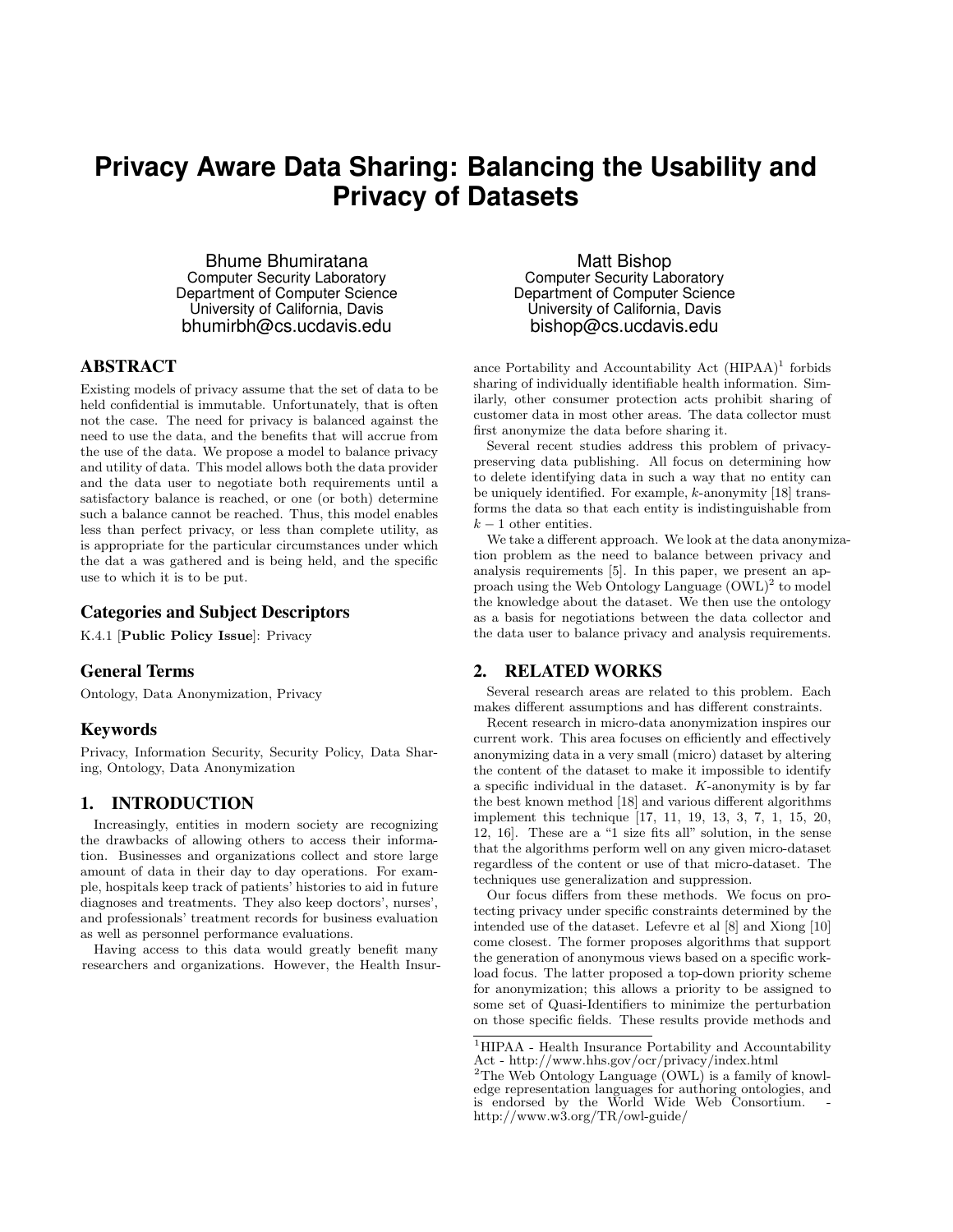algorithms for achieving specific parameters.

Our work is orthogonal to these results. We focus on developing methods for determining those parameters and their limitations using a formal, precise, and expressive negotiation method. The above work fits into our model by performing the underlying anonymization; our work asks how the data collector and data user can communicate and negotiate in order to balance privacy and data usability in a way acceptable to both or, alternatively, that no such acceptable balance exists.

If one views the loss of privacy as a threat to confidentiality, and the need to use the data as a security requirement, one can view this problem as balancing a security and privacy policy. One proposed method [2] describes a system design that protects privacy in collaborative environments in health information systems using a policy-based design that is adaptable to differing policy requirements across various regions. Similarly, Muthaiyah [14] uses an ontology to integrate and enforce security policies in highly heterogeneous environments.

Finally, privacy-preserving data mining opens the question of what can be uncovered through the analysis of several large data sets melded together. Here, the issue is that no one dataset may contain data, or enable the derivation of data, that violates the privacy policy, but the aggregation of many such datasets may enable an attacker to derive confidential data. Broder [4] and Cronin [6] discuss the need for privacy-preserving data mining in more depth.

## 3. ONTOLOGY

An ontology is a formal and explicit representation of a set of concepts within a domain and the relationships between those concepts. In addition, an ontology can be used to reason about the properties about the domain. Examples of concepts in a medical information system domain are medicine, illness, patients' profiles, and doctors' profiles, and examples of relationships between these concepts are illnesses diagnosed for each patient, medicines prescribed, and side effects of the treatment.

An ontology is commonly used as a shared vocabulary to describe, model and conceptualize a real-world domain so that its properties can be analyzed and reasoned with. Ontologies are commonly used in artificial intelligence, medical informatics, web semantics and other area of information sciences.

# 4. PRIVACY MODEL

As indicated above,  $k$ -anonymity is one of the most widely accepted privacy models. The underlying model is simple. Every dataset record can be viewed as a collection of information. This information is either *Identifier* (*ID*), *Quasiidentifier* (*QI* ), or *Attribute*. An *identifier* is information that can be attributed directly to an individual, whereas *quasi-identifiers* are information from which the identity of an individual can be inferred, provided enough of the *QIs* are known, or can be linked with other, external, data. For example, if database  $D$  contains the fields name, age, gender, zipcode, social security number, birthdate, blood type, and diagnosis, then name and social security number are usually considered *identifiers* (because they directly identify the individual), while age, gender, zipcode and birthdate are *Quasi-identifiers* (because they are characteristics from which, given enough ancillary information, an individual can be identified), and blood type and diagnosis would usually be considered *Attributes* (because they do not embody personal information about the individual).

Given that distinction, *identifiers* are often removed or completely suppressed, while *QIs* are generalized or perturbed to satisfy some privacy constraints. Commonly, these constraints aim to create groups of indistinguishable records with respect to *QIs*. Thus, group records with similarly featured *QIs* are combined into the same set, so that knowing most or all of these *QIs* still only identifies a set of at least k individuals, where k is the size of the group that the *QI* belongs to.

These are considered generalized algorithm and are very well explored. While these algorithms perform efficiently with very well defined parameters, requirements and privacy guarantees, they offer an "all around best" solution that may not meet the needs of the data user. In other word, these algorithm often do not allow the consumer of the data to restrict the domain and range of its transformation, leading to the anonymized dataset becoming of very limited use to that user. This is because the purpose of these algorithms is to create an anonymized dataset for general use, hence the term *data publishing*.

We propose a new model, called *data sharing*, in which the method of anonymizing the dataset involves two parties, the data aggregator (data collector) and the data user (data consumer).

## 5. ONTOLOGY BASED MODEL

In order to achieve the balance of the privacy protection that the data collector requires (called the *Privacy Policy*, or *PP*) with the utility requirement of the data user (called the *Analysis Policy* or *AP*), we need a model that allows both parties to negotiate their requirements unambiguously. An ontology can model the representation of the underlying data as domain knowledge; we use this as the basis of communication. In this section, we show a basic example of an ontology for a simple data type. We will discuss building the ontology in more detail in section 6.1.

A dataset D is a collection of n records  $(d_1, ..., d_n)$ . Each record d*<sup>i</sup>* consists of a set of *Identifiers*, *QIs*, and *Attributes*. As previously defined, the elements of the set of *Identifiers* can each, individually, be used to identify the entity corresponding to each record, so we treat each as unique to an individual. One unique entity may be represented by multiple records in the same dataset, so a dataset of  $n$  records does not necessarily have  $n$  entities. For each unique entity in a dataset, we replace the set of *Identifiers* representing that entity with a single unique identifier. These unique identifiers will be used to represent each distinct individual in our Ontology.

For each type of *QI* and *Attribute*, we build an ontology describng the relationships or classifications between all possible values<sup>3</sup>. For example, if the dataset  $D$  has an age field, we define an age class to be of type *integer*. If the dataset D contains diagnosed illnesses, we use the disease ontology called ICD-9-CM $4$ , which is widely used by societies deal-

<sup>3</sup>If there are infinite possible values, then we simply restrict ourself to those values in the dataset.

<sup>4</sup>The International Classification of Diseases, Ninth Revision, Clinical Modification, managed by The National Cen-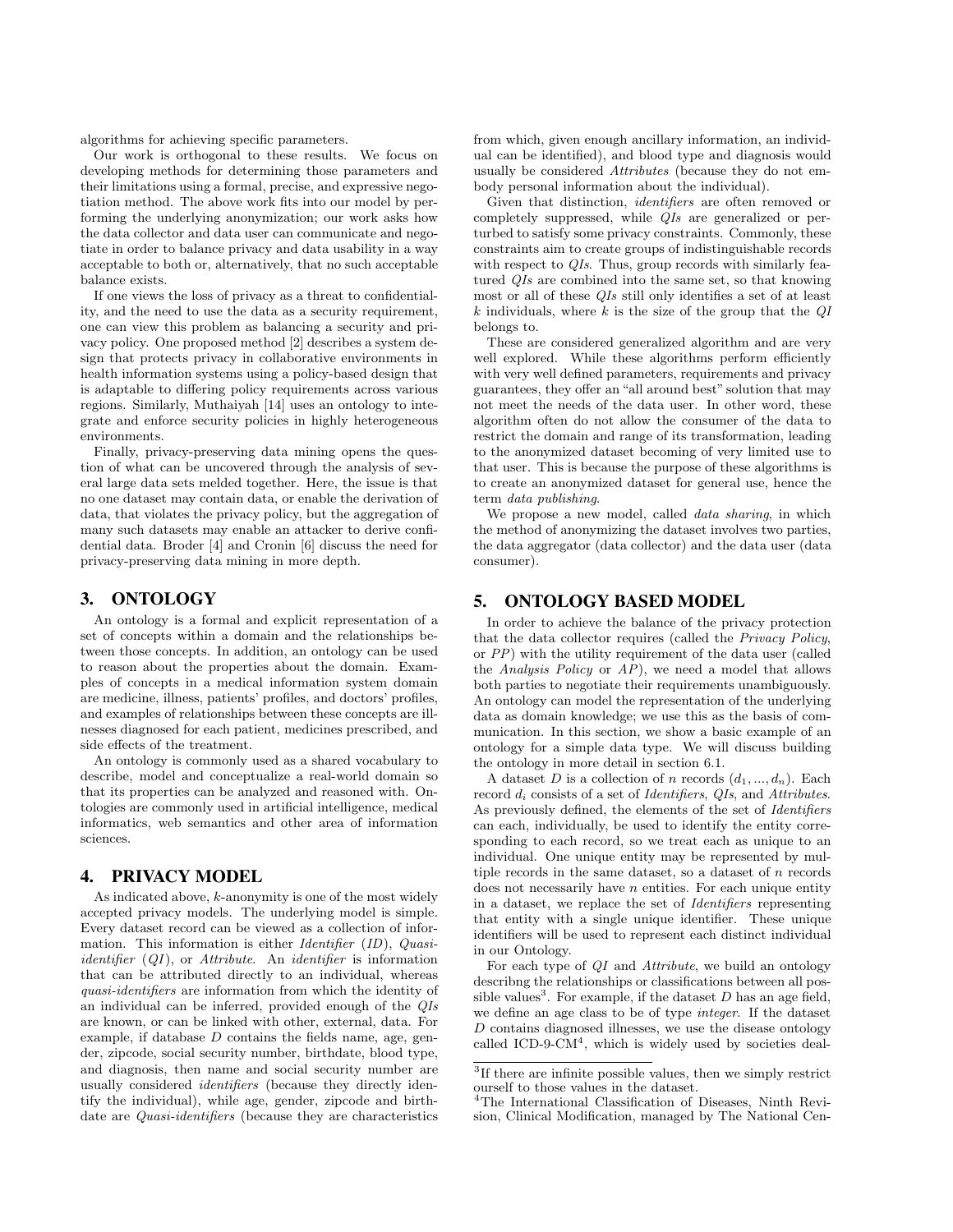

Figure 1: A sample partial ontology of ICD-9-CM disease classification

ing with knowledge representation in the domain of medical research. Figure 1 shows a portion of the ICD-9-CM classification for disease and illness related to head and neck.

Given these ontologies, we observe that each record  $d \in$ D can be represented by creating an object  $r \in Records$ (where *Records* is a class) associated with each record in D. Then, for each field in the record, we create a class or set of data properties linking the object  $r$  to an entity in each of the previously built ontologies of the *Identifiers*, *QIs*, and *Attributes*. The new *Records* class represents all the privacy in this dataset. If we remove this class and all of its relationships, the ontology is safely anonymized. The rest of the ontology is simply sets of tokens representing values in each column in the dataset  $D$ , without any cross-column associations among the tokens.

## 5.1 Privacy Policy Model

In the general model, a privacy violation occurs when an attacker is able to link, with some degree of confidence, some of the attributes in the dataset to some small group of individual in the real world. Here, "individual" may be human, or some other object that the dataset describes. However, representing knowledge of all individuals in the real world is difficult. Therefore, we use a stronger model that prevents associating attributes with more than some small number of individuals in the given dataset.

The privacy policy is the set of properties or relationships in the dataset that needs to be removed or altered to prevent a privacy violation. Given the ontology-based model, data collectors can build a privacy policy by defining a set of predicates to classify these relationship in the ontology. For example, the data collector can define a class representing all *visible illnesses*, and define its membership to be the list of diseases whose symptoms are externally visible. Similarly, she can define another class representing all diseases that are terminal. Using some of these classes, an example privacy policy might be:

#### Privacy Policy 1

 $\forall x \in ID|V isibleIllness(x) \land TerminalIllness(x)$  $\rightarrow (x \in SuppressGender \vee x \in GeneralizeAge)$  (1) This policy states that, if an individual is both terminally ill and has a visible illness, then either the gender of the individual will be removed, age will be generalized, or both. HEre,  $VisibleIllness(x)$  and  $TerminalIllness(x)$  are functions that take an identity  $x \in ID$  and return *true* when x is diagnosed with an illness that is a member of the classes *visible illness* and *terminal illness* respectively, and *false* otherwise. In addition, SuppressGender and GeneralizeAge are classes defined in the ontology as an annotation that any record or individual represented in this database subsumed by VisibleIllnesses and TerminalIllness will have their gender suppressed and aAge generalized respectively. We will show how these two classes are defined in the next section.

### 5.2 Data Perturbation Model

A meaningful privacy policy must describe how a particular type of data must be altered. In this section, we describe one method of defining these properties in the ontology so that they can be used to reason automatically with a given analysis policy.

In the previous subsection we described *Privacy Policy 1*. It used two classes (SuppressGender and GeneralizeAge) which we described but did not formally define. In order to do that, we must construct two more classes, namely *preserved* and *altered*, and define their relationship.

#### Perturbation Construct 1: Disjointness

$$
Presented \bigcap Altered = \emptyset \quad (2)
$$

This rule says that *Preserved* is the class representing all datatype that must not be Altered. Altered is a class that encompasses all concepts and objects that will be altered, but it does not describe *how* they will be altered. We can be more specific by adding the Suppress and Generalize subclasses to the Altered class; of course, these too must be disjoint from Preserved. We can also make SuppressGender a subclass of Suppress and GeneralizeAge a subclass of Generalize as follows:

#### SuppressGender

$$
\forall x \in ID | x \in SuppressGender
$$
  

$$
\rightarrow TransformGender(x) = * (3)
$$

GeneralizeAge

$$
\forall x \in ID | x \in Generalize Age
$$
  

$$
\rightarrow TransformAge(x) \in GeneralizeAgeGroup \quad (4)
$$

In this, *GeneralizeAgeGroup* is another group of classes that partition entities based on age. It forms a hierarchy for generalization. Figure 2 shows an example of the ontology.

## 5.3 Analysis Policy Model

We define an analysis policy as a set of requirements stating the characteristics of the dataset that must be preserved in order for the dataset to be useful. Equation 5 shows one of the simplest such constraint policies.

#### PreserveAge

 $\forall x \in ID | TransformAge(x) = Age(x)$  (5)

This policy states that the data user requires the age of all individuals  $x \in ID$  to be preserved unchanged.

ter for Health Statistics (NCHS) and the Centers for Medicare and Medicaid Services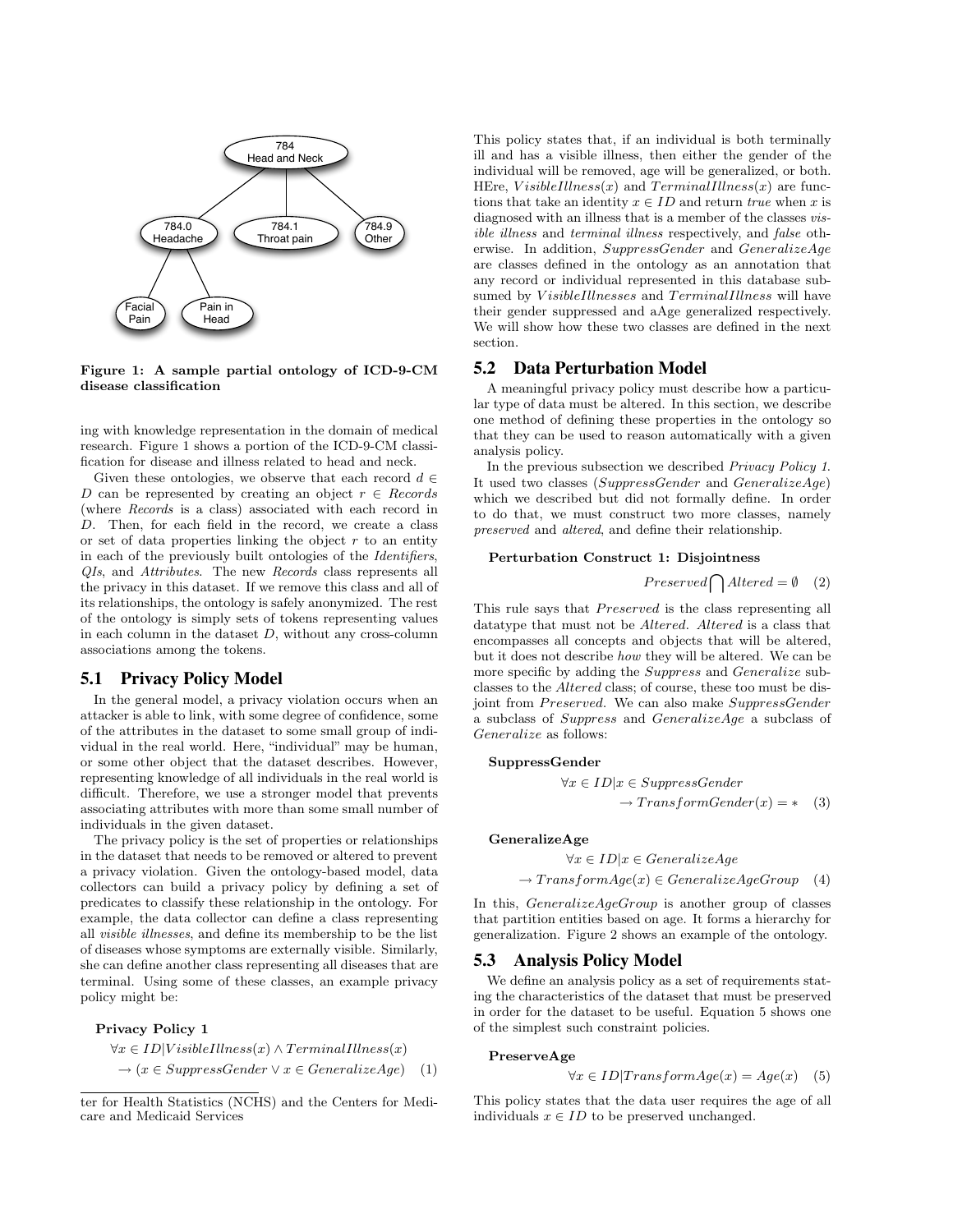

Figure 2: A sample GeneralizeAgeGroup ontology

# 6. SHARING FRAMEWORK

The previous sections outlined the elements and constructs making up the ontology. This section pulls those constructs and elements together into a coherent framework for negotiation. The steps are:

- 1. The data collector builds an ontology O*<sup>D</sup>* representing the knowledge about the records in the dataset D.
- 2. The data collector defines privacy constraints  $P_1, ..., P_k$ to identify all the data attributes and Quasi-identifiers that need to be protected in  $O<sub>D</sub>$ . These constraints form the privacy policy.
- 3. The data collector anonymizes the ontology  $O_D$  to produce  $O_D^A$  and shares  $O_D^A$  with the data user.
- 4. The data user defines the requirements (that make up the analysis policy) based on  $O_D^A$  and send them back to the data collector for verification.
- 5. The data collector verifies the analysis policy with respect to the privacy policy to see if the two constraints conflict. If they conflict, the data collector identifies the rules in the analysis policy that cause the conflict. She can then modify  $O_D^A$ , or report the conflicts to the data user, or both. Return to step 3.
- 6. If they do not conflict, the data collector transforms the O*D*, analysis policy and privacy policy into data anonymization rules, and anonymizes  $D$  appropriately to produce  $D^A$ . She sends  $D^A$  to the data user.

# 6.1 Building Data Ontology

As previously discussed in section 5, any given dataset can be transformed into an ontology representing the dataset. The method is as follows.

We can view each record  $r$  in dataset  $D$  as a tuple of information linking record r with *Identifier* i*d*, a set of k *Quasi-Identifiers*  $\{q_1^d, ..., q_k^d\}$ , and a set of j *Attributes*  $\{a_1^d, ..., a_j^d\}$ Each of these QIs and Attributes is a datatype belonging to some set. For example, the  $QI$  age is an integer, the  $QI$ date of birth is a tuple of value day-month-year, and the *Attribute* diagnosed illness is a member of an enumerated type naming elements of the set of all known diseases. Figure 3 shows this for a small dataset containing only *Identifiers*, age and gender.

The OWL ontology has built-in support for representing many of the common datatypes such as boolean, date, int, double, day, month, year, string, and time. For all QIs and Attributes fields that fit in one of these basic datatypes,



Figure 3: A sample Ontology of a dataset containing ID, Gender and Age, where record 1 (r1) has ID 000001, male and is 27 years old

building the ontology to represent them requires only creating a datatype property linking the record  $r$  to the appropriate value for the datatype.

OWL has support for creating collection to represent more complex enumerated type like illness, blood type or gender. Building such a list may be overwhelming for some fields like illness or medicine, because the list of possible items is extremely large. Fortunately, existing ontologies (such as ICD-9-CM) categorize most of this information. If no such ontology exists, one can be constructed simply by building an enumerated set containing all distinct value for the field in the dataset. The disadvantage to this approach is the lack of logic and classification information, which help in designing more complex policies and reasoning about them. For example, if one of the *QI* fields is a city name, then adding object property relationship between cities such as distance, direction, and geographical hierarchy  $(City \subseteq County \subseteq State...)$  allow the tracking of travel among locations.

## 6.2 Defining Privacy Policy

Equation 1 in section 5.1 is an example of a privacy policy that can be expressed in an ontology model. In this section we show how to construct a variety of privacy policies using threat modeling. In computer security, threat models describe a set of possible attack on a system. The models can take the perspective of the resources being attacked, the attackers, or the system being attacked. Once the possible attacks are identified, the designers and implementors can assess the probability of the attack, the damage the attack would cause, and approaches to eliminate or minimize these risks.

#### *6.2.1 Resource-Based Modeling*

A resource-based approach is the most directly applicable method to our problem domain, because the focus of resource-based modeling is to identify the valuable resources in the system and the ways they can be accessed. Given an ontology that describes a dataset, the data collector can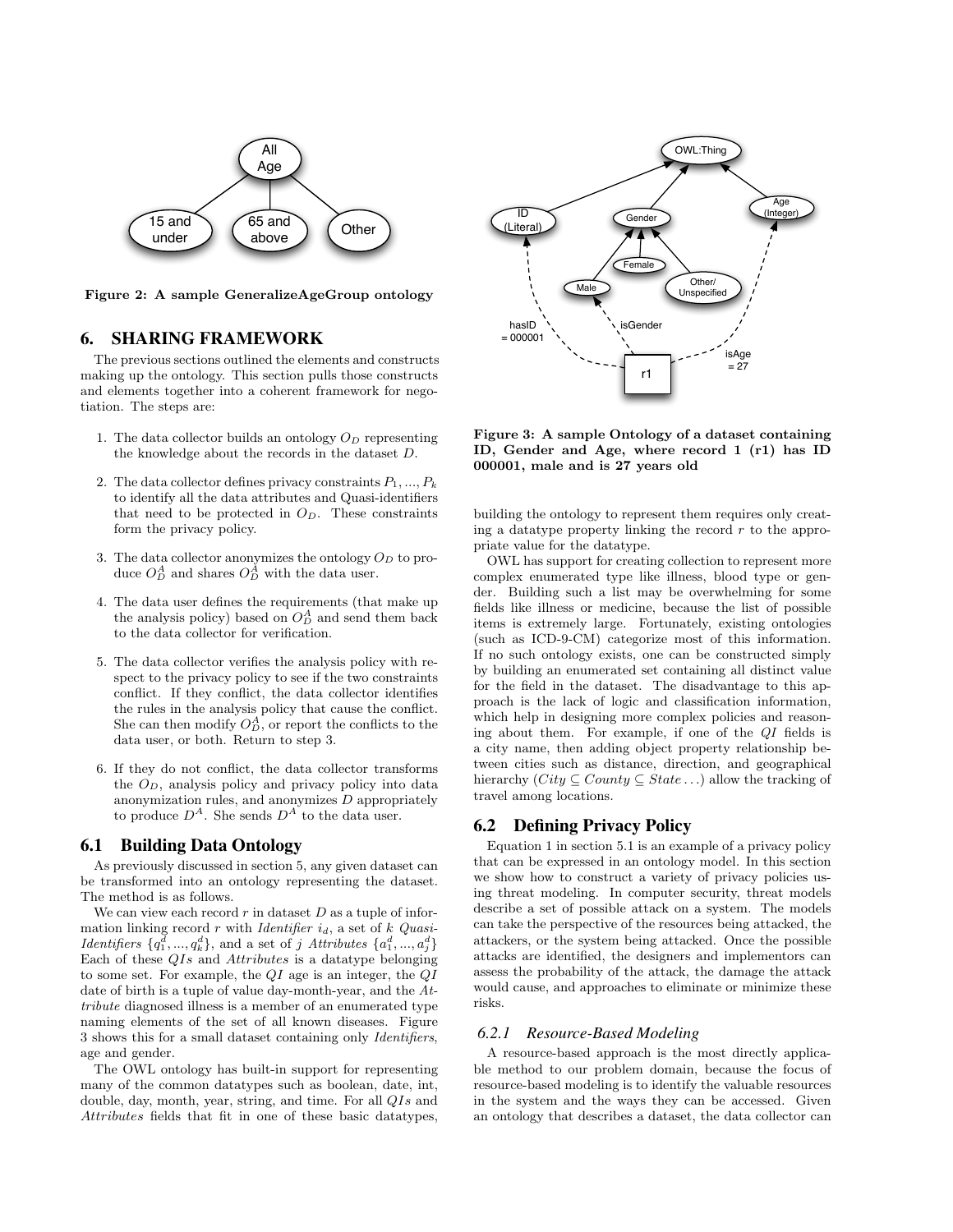identify *Attributes* or *QIs* that are considered sensitive. For example, in a disease classification ontology, the data collector may want to protect patients who have been diagnosed with severe complications from diabetes. Rendering these classes of diabetes as generic diabetes type 1 or 2 is not sufficient because these severe complications have other effects such as blindness, skin infection, fungal infection, and limb amputation. If a patient is diagnosed with generic diabetes with complications, and later diagnosed with a skin infection, then the patient's complications are clear. Therefore, in resource-based threat modeling, the data collector must identify not only fields that need protection, but also other related information from which protected information can be inferred. The analysis must take into account that some relationships will already be public knowledge, like diabetes leading to blindness, skin infections, and other well-known complications.

#### *6.2.2 Attacker-Based Modeling*

An attacker-based threat modeling approach focuses on examining the mind of the attacker to figure out how she might attack. For data anonymization, this type of modeling requires the information that the attacker wants to obtain. Given a dataset with medical diagnosis records, an attacker may want to retrieve individually identifiable information about all the records, or she may be more interested in a particular subset of the records. For example, the attacker may want to identify some individuals who possess easily verifiable illnesses like broken arms or legs. To defend against this particular threat, the data collector must design a privacy policy that thwarts this attack by hiding more information (age, gender, location of hospital) about patients who have visually verifiable illnesses than about those who do not.

The process of creating the threat model based on an attacker's view helps the data collector discover what external information attackers may need to achieve their goals. That, in turn, can inform additional attacks to augment the threat list and policy creation process in the system-based modeling in Section 6.2.3

#### *6.2.3 System based Modeling*

System-based threat modeling starts with the design of the system, and looks for possible attacks against each element of the system. In data anonymization, the system is a collection of information. Therefore, this type of modeling is analogous to stepping through the ontology model and discovering how information of the different types can be inferred from other data in the ontology or from external information. This method works with the threat list creation in section 6.2.2 to form a better privacy policy.

## 6.3 Anonymizing and Sharing the Ontology

After the ontology is developed and the privacy policy defined, the ontology must be shared with the data user. But the ontology contains all the information about the dataset, so the data collector must first anonymize the ontology. To do so, the data collector must first remove all individually identifiable information from the ontology. The construction of the ontology partially anonymized it by transforming all *Identifier* fields into a unique randomly generated *ID* field, so the data collector no longer has to worry about *Identifier*. The relationship between the *ID* and various *Attributes* and



Figure 4: An anonymized version of the ontology in Figure 3. In Figure 3, we know there is a 27 years old male in the dataset. This figure shows nothing except the type of data we may expect from the dataset (gender, containing male, female or other/unspecified; and Age, containing an integer).

*QIs* is a concern because of possible inferences.

Fortunately, the design described in section 6.1 simplifies anonymization. If we examine the construction, we realize that for each record  $r_i \in D = \{r_1, ..., r_n\}$  (where *n* is the size of dataset  $D$ ), all the relationships between the fields in each record are captured by the object and data properties linking entity  $r_i$  to classes and entities representing each field in the ontology. Therefore, by removing all entities  $r_i$ and all of their properties, we remove all possible ways of identifying individuals in the dataset. Figure 4 shows an example of the ontology in Figure 3, but anonymized.

If anonymizing an ontology like the one shown in Figure 4 produces too little information for the data user, and the data collector deems it reasonable to reveal more information about the dataset, the data collector may augment the ontology with more information. For example, instead of revealing only that a field in the dataset represents age for each record, the data collector may choose to reveal all ages in the dataset. Furthermore, the data collector can also annotate the ontology with the number of records in the dataset that has each of those ages. Figure 5 shows an example of an ontology augmented with more information, yet that may be reasonably anonymized.

Removing all the object and datatype relationships from record entities effectively turns the ontology into sets of tokens for each field, effectively making the dataset almost unusable. However, *the ontology does not replace the dataset* The ontology and the privacy policy, taken together, are simply a way of describing the data collector's understanding of the dataset. It serves as a medium to inform the data user about what they may expect the dataset to contain, and helps the data user to decide what they may want (and can get) from the dataset.

#### 6.4 Defining Analysis Policy

Given an ontology, the data user can inspect it and know exactly what type of data the data collector will give. This includes the types of the fields, and—if the ontology is augmented with extra information like the one in Figure 5 what values each field in the dataset may contain. In addition, the privacy policy tells the data user exactly what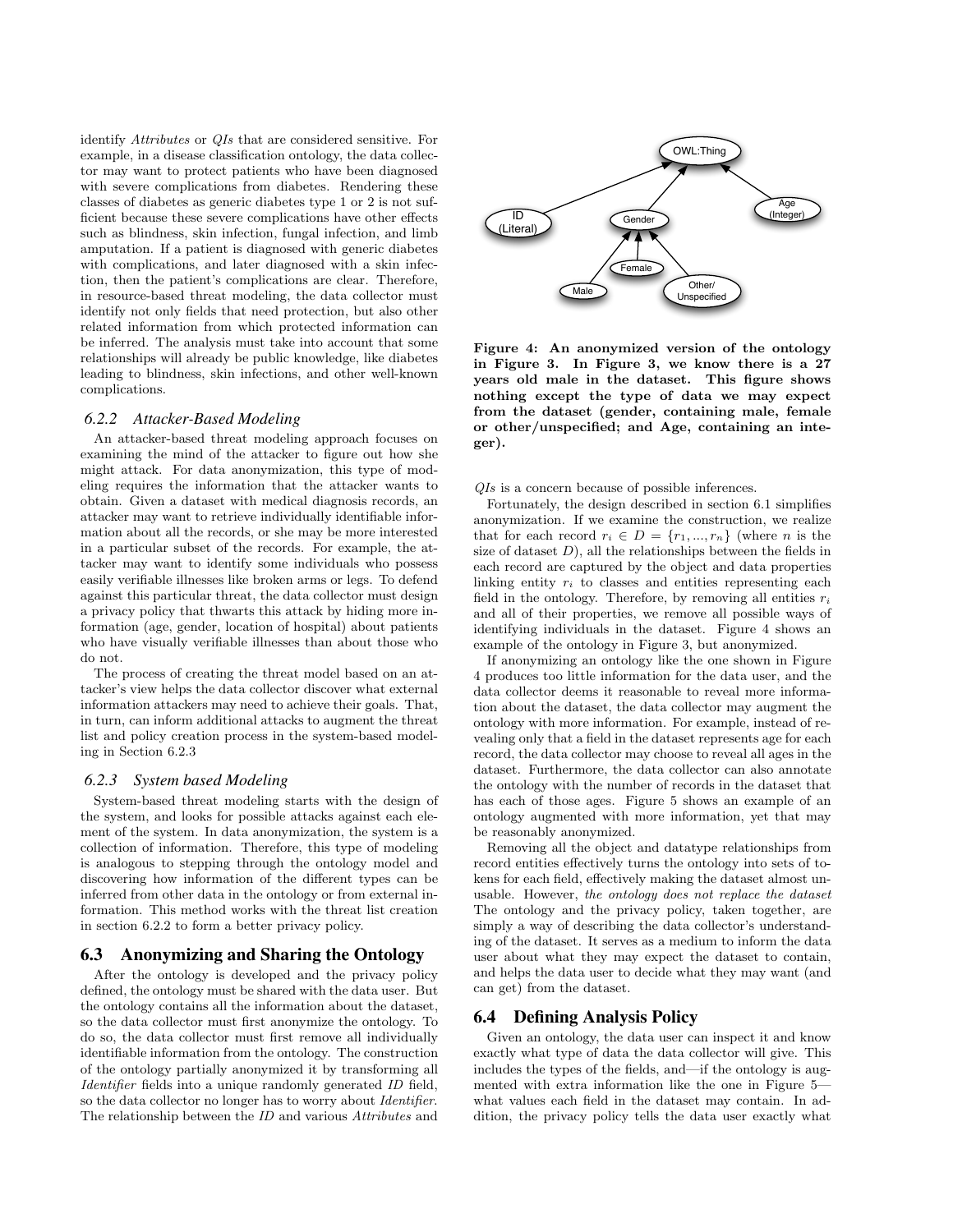

Figure 5: The same anonymized ontology as in Figure 4, augmented with more information. This figure shows there are 12 individual in this dataset, 3 of whom are 27 years old, 5 of whom are 28 years old and 4 of whom are 29. Moreover, 5 are male, 6 are female, and 1 is unspecified.

they cannot get from the dataset. For example, Equation 1 shows that the data user cannot get both gender and age from the records with an illness classified as both *Visible* and *Terminal*.

Knowing the representation of all data fields and the restrictions, the data user can make decisions and analyze trade-offs, or decide that this dataset is not suitable for the data user's need. For example, if the data user needs information about all records that have some terminal illness, then the data user needs to decide whether age or gender is more important, because Equation 1 requires that at least one be anonymized. If the data user chooses to require that age be preserved (by defining a  $PreserveAge$  analysis policy such as in Equation 5), then for those records, all gender values will be suppressed.

However, consider Equation 1 more carefully. While gender is either revealed or suppressed, age is simply generalized, and the generalized groups are still reasonably useable. Given Figure 2, the data user may choose to preserve gender instead for that group of records and preserve age for the rest of the dataset by implementing the following analysis policy instead of the policy in Equation 5:

#### PreserveGenderTerminal

 $\forall x \in ID | Terminal I llness(x)$  $\rightarrow TransformGender(x) = Gender(x)$  (6)

#### PreserveAgeNonTerminal

$$
\forall x \in ID | TerminalIllness(x)
$$

$$
\rightarrow TransformAge(x) = Age(x) \quad (7)
$$

#### 6.5 Resolving Policy Conflict

After both the privacy policy and analysis policy have been defined, some of their constraints may conflict. For example, if the data collector uses the privacy policy defined in Equations 1, 3, and 4, and combines it with privacy policy



Figure 6: Diabetes ontology showing that not all diabetes are classified as  $Terminallllness$ . In this ontology, only 250.0 diabetes without complication is classified as  $NonTerminal Illness$ , and hence is restricted by Equation 7. However, the privacy policy in Equation 8 dictates that all diabetes, including 250.0 must have age generalized, causing a conflict between both rules.

 $2:$ 

#### Privacy Policy 2

$$
\forall x \in ID | Illness(x) \in Diabetes
$$

$$
\rightarrow x \in Generalize Age \quad (8)
$$

where Diabetes is the name of the class in ICD-9-CM Ontology section 250, representing all forms of diagnosis of diabetes (including all complications). This policy simply states that if an individual is diagnosed with some form of diabetes, then her age must be generalized. Furthermore, the data collector defines only some subclass of Diabetes to be  $Terminal$ , specifically section 250.1, 250.2 and 250.3. On the other hand, 250.0, diabetes without complication, is not classified as *Terminal*. Figure 6 shows the diabetes sub-ontology.

In this case, privacy policy 2 conflicts with the analysis policy in Equations 6 and 7 because *diabetes* section 250.0 is not terminal, thus Equation 7 requires that the age be preserved. But privacy policy 2 requires that all form of diabetes patients' age be generalized. This can happen if, for example, privacy policy 2 is not revealed to the data user because the data collector deems this policy to be internal or to reveals too much about the dataset, or if while designing the analysis policy, the data user forgot to verify those constraints against this rule.

Many OWL Ontology reasoners are available, and these kind of conflicts can easily be discovered without requiring human intervention. In this case, the reasoner will flag Equations 7 and 8 as violating Equation 2 because some records are member of both class, but Equation 2 requires that both classes be disjoint.

In such a case, the data collector can either ignore Equation 7 by altering the rule herself, or inform the data user that the policy results in conflict, and identify the reason for the conflict and which rule or rules need modification. This is part of the negotiation to achieve the balance that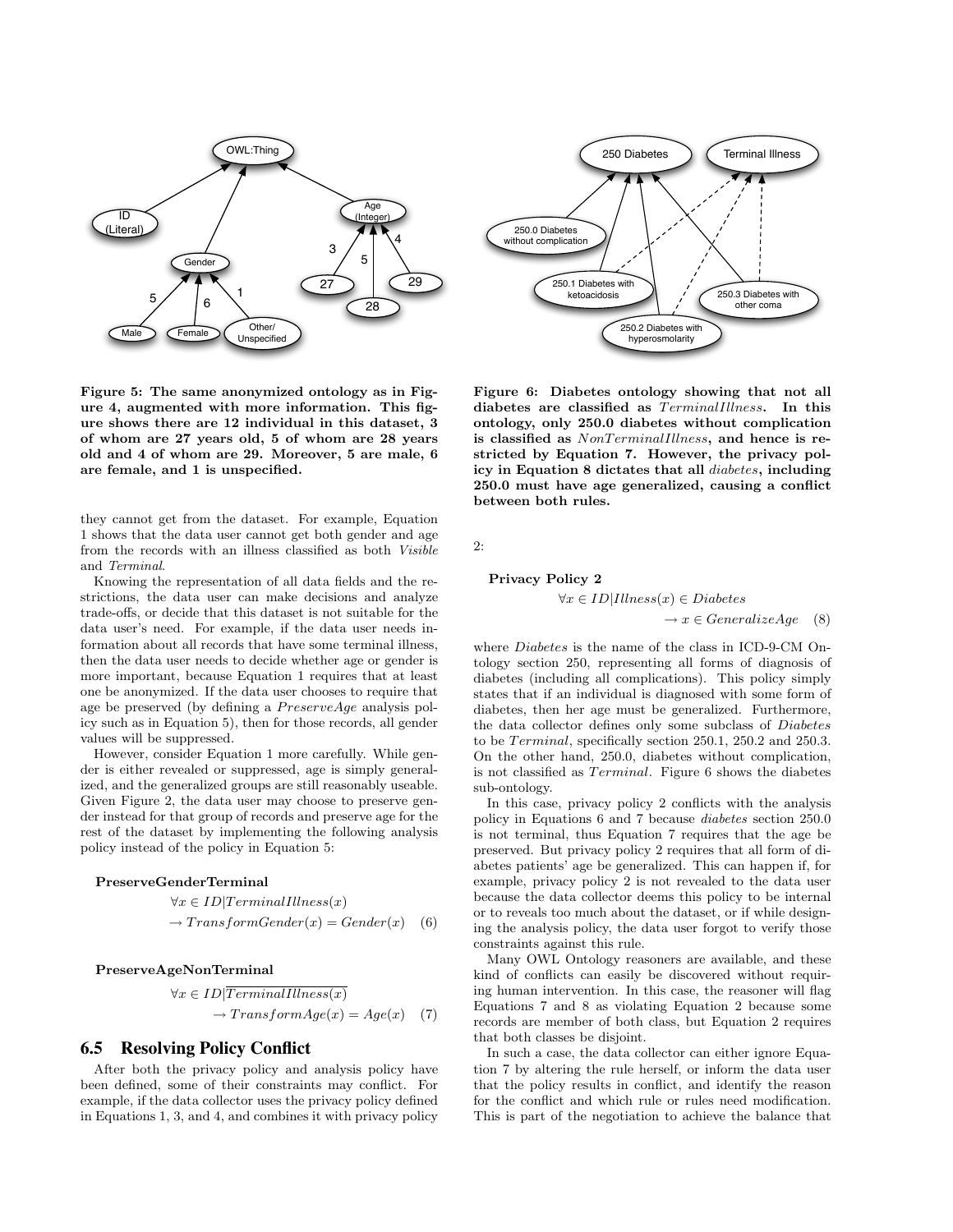satisfies both parties.

## 6.6 Performing and Verifying Anonymization

Once all conflicts are resolved, the data collector must perform the anonymization on the underlying dataset to satisfy the rule agreed upon using this ontology framework. To do that, data collector first classifies all the data records  $r \in D$ in the ontology, as follows. For all  $r$  that are members of some Altered rule, that is, that the privacy policy requires to be altered in some way, the data collector preprocesses those records' fields to satisfy the required rule. Using the example we have been following in the previous sections, all  $x$  who are terminally ill and have visible illnesses must have their age field generalized as indicated in Figure 2. Therefore, the data collector generalizes the age of all record r whose  $ID$  is  $r$ .

After classification, the preprocessing of the required alter rules is performed. Then the data collector applies to the dataset any of the previously discussed methods to anonymize the dataset<sup>5</sup>. Upon completion, the data collector can take the anonymized dataset, and rebuild the ontology to classify the anonymized dataset, and identify which records violate the Preserved rules. This may happen because most existing algorithms do not yet support fine-grain control of anonymization to restrict some fields from being altered to meet the algorithm constraints and metrics. In such cases, the data collector can fix those violations manually by deanonymizing just some of those fields. While this may break the guarantee of the anonymization algorithm used, it does not break the privacy policy defined by the data collector, and therefore is likely to be acceptable (assuming the privacy policy rules are chosen well).

On the other hand, data collector does not have to deanonymize those violation, instead, it may choose to inform the data user that some of the fields are altered despite the preserve rule requested. Furthermore, data collector can tell data user exactly which records, or give some general statistical information to help in that regard. Again, the choice depends on the balance constraint requires by both parties.

# 7. EXPERIMENTS

As part of this project, we created an ontology model for two datasets we obtained in collaboration with a number of hospitals and agencies. Unfortunately, due to contractual restrictions, we are unable to publish the exact ontology model of the datasets. The examples given in this paper are similar to the model we constructed as part of the case study demonstrating that this framework is feasible and effective.

The first dataset is a collection from a diabetes patients management system. Hospitals collect and use this dataset to keep track of the condition of diabetes patients with varying degrees of complications. This dataset contains over 9000 patients and records over 40 attributes, among them patiente ID, birthdate, gender, weight, height, hospital or clinic service location, education, occupation, and alcohol and smoking history. The dataset also contains all diagnoses and health information about each of the patients of the diabetes center, including appointment information (totalling over 45,000 appointments) and information about medicines prescribed.

The second dataset is a collection of 50000 randomly selected records of health insurance claims over the period of 18 months. It contains over 20 attributes for each claim, including gender, age, occupation, date and time that the illness was diagnosed, and amount paid for medications.

Both of these datasets provide a rich variety of attributes that we used to create and test the framework, and provide us with realistic scenarios to create more extended case studies.

# 8. CONCLUSIONS AND FUTURE WORK

In this paper, we introduced a framework that allows for formal, automatic communication between a data collector and a data user. It enables both parties to negotiate and arrive at a good balance between protecting the privacy and secrecy of the dataset for the data collector and the utility of the dataset for the data user. We showed how the OWL ontology can be used to model the dataset and used to define both a privacy and an analysis Policy. In addition, we showed how, with careful construction of the ontology and policies, we can automate the detection of conflict between privacy and utility requirements.

We believe that this is a new aspect of the data anonymization problem that has not been considered much by the research community. Our work is orthogonal to the work in anonymity contributed by the research community so far, and complements it to simplify the process of sharing data between organizations that collect information already on a daily basis (such as businesses, hospitals, and social services organizations) and the community that needs the data for research, analysis and development.

This project gives rise to several possible direction for future research. First, the framework can be extended to adapt the ontology model for serial data release (also known as "data republication", in which some part of the same set of data is updated or released in other form at a later date.) In addition, work in section 6.6 can be made more formal. It requires a deeper analysis of methods to link the properties and constraints of the underlying data anonymization algorithm proposed by other researchers to this model.

Lastly, a more detailed and comprehensive case study will enable us to analyze the cost of each step of this framework with realistic dataset and usage requirements, because in a real application, the list of constraints and requirements in the privacy policy and analysis policy could be large, and the efficiency of the automatable conflict detection in this framework depends highly on the complexity of these rulesets.

We believe that further research in this area will better protect the privacy of data in existing datasets, while making those datasets and more widely usable for research in economics, social studies, science, and other areas.

# 9. REFERENCES

- [1] G. Aggarwal, T. Feder, K. Kenthapadi, S. Khuller, R. Panigrahy, D. Thomas, and A. Zhu. Achieving anonymity via clustering. In *PODS '06: Proceedings of the twenty-fifth ACM SIGMOD-SIGACT-SIGART symposium on Principles of database systems*, pages 153–162, New York, NY, USA, 2006. ACM.
- [2] G. T. E. C. Anas Abou El Kalam, Yves Deswarte. Personal data anonymization for security and privacy

<sup>&</sup>lt;sup>5</sup>See Section 2.